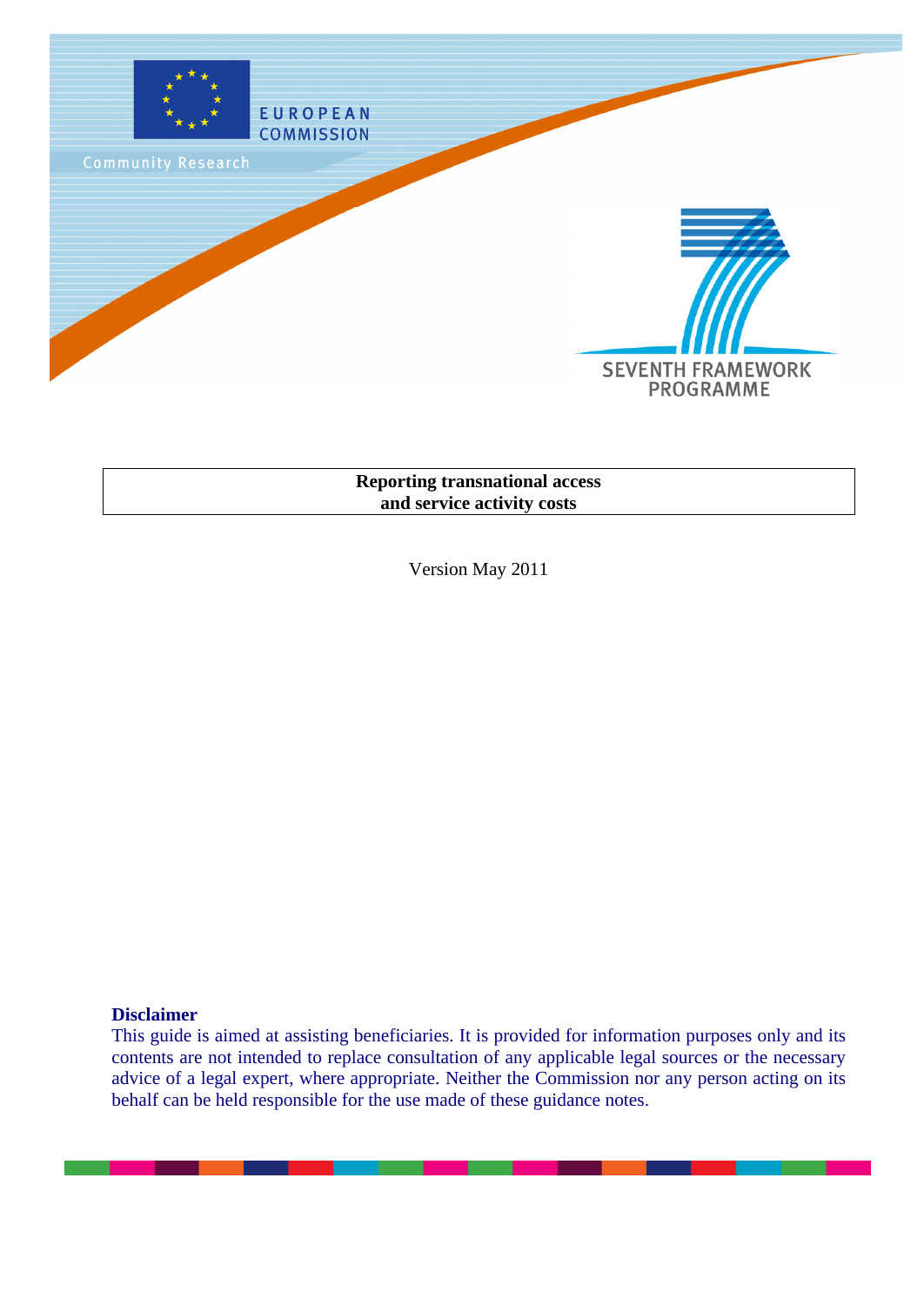# **1. REPORTING TRANSNATIONAL ACCESS COSTS**

The guidelines given in this section are based on Annex III – Specific Provisions for Transnational Access Activities. They apply to Integrating Activity (IA) projects including transnational access activities.

For this type of projects, Annex I (Description of Work) to Grant Agreement (ECGA) includes an estimated unit cost for each installation providing access under the project. The unit cost is defined as:

Estimated unit cost = estimated costs of providing access to the installation during the project lifetime / estimated total quantity of access to be provided to the installation during the project lifetime*.*

The Costs of providing access do not include capital investment costs and the total quantity of access to be considered includes access to be supported under the specific ECGA as well as any other access to the installation to be provided by the access provider during the project life-time.

When submitting financial reports for intermediate reporting periods, a beneficiary will normally identify transnational access costs multiplying the estimated unit cost (defined in Annex I) by the number of units of access provided to selected user-projects in the reporting period (as recorded in the Access Database provided by the Commission to IA projects). The real unit cost needs to be calculated at least with the last reporting period and, if necessary, adjustments will be made to the access costs claimed in the previous reporting periods.

Real unit  $cost = actual costs$  incurred in providing access to the installation during the project life time/ total quantity of access actually provided to the installation during the project life time*.*

A beneficiary could however decide to calculate the real unit cost in each reporting period in order to claim actual access costs. In this case the calculation will be based on the actual costs incurred in providing access in a reporting period and on the total quantity of access provided during that period. In any case, the beneficiary is strongly encouraged to opt for one and the same methodology (real unit cost or estimated unit cost) for all interim reporting periods. If he opted for the estimated unit cost, he should make the necessary adjustments in the last Form C in order to take into account the real unit costs.

The calculation of the real unit cost will be done using the excel form given in Appendix 1. Again, capital investment costs must be excluded and the total quantity of access provided must include also access not supported under the ECGA.

Access costs must be reported, in Form C, in the specific line "Access Costs" of the column "Support". Indirect costs related to access costs should not be claimed in the "Indirect Costs" line of Form C, because, if included, they have been taken into account in the calculation of the unit cost and are already included in the access cost.

Travel and subsistence costs related to visits of users and meetings of the selection panel, are not included in the calculation of the unit cost. These costs may be claimed by beneficiaries in their Form C, line "Other Direct Costs" of the column "Support". In accordance to special clause No. 19, the reimbursement of indirect costs related to travel and subsistence (and of any other direct costs in the "Support" and "Coordination" columns, excluding subcontracting and the costs of resources made available by third parties which are not used on the premises of the beneficiary), is limited to a maximum of 7% of the direct costs.

The excel form (Appendix 1) with the real unit cost must be provided to the Commission together with the periodic report and, if a certificate on financial statement (CFS) is due by that beneficiary according to the provisions of the ECGA, this form must be joined to and certified by the CFS.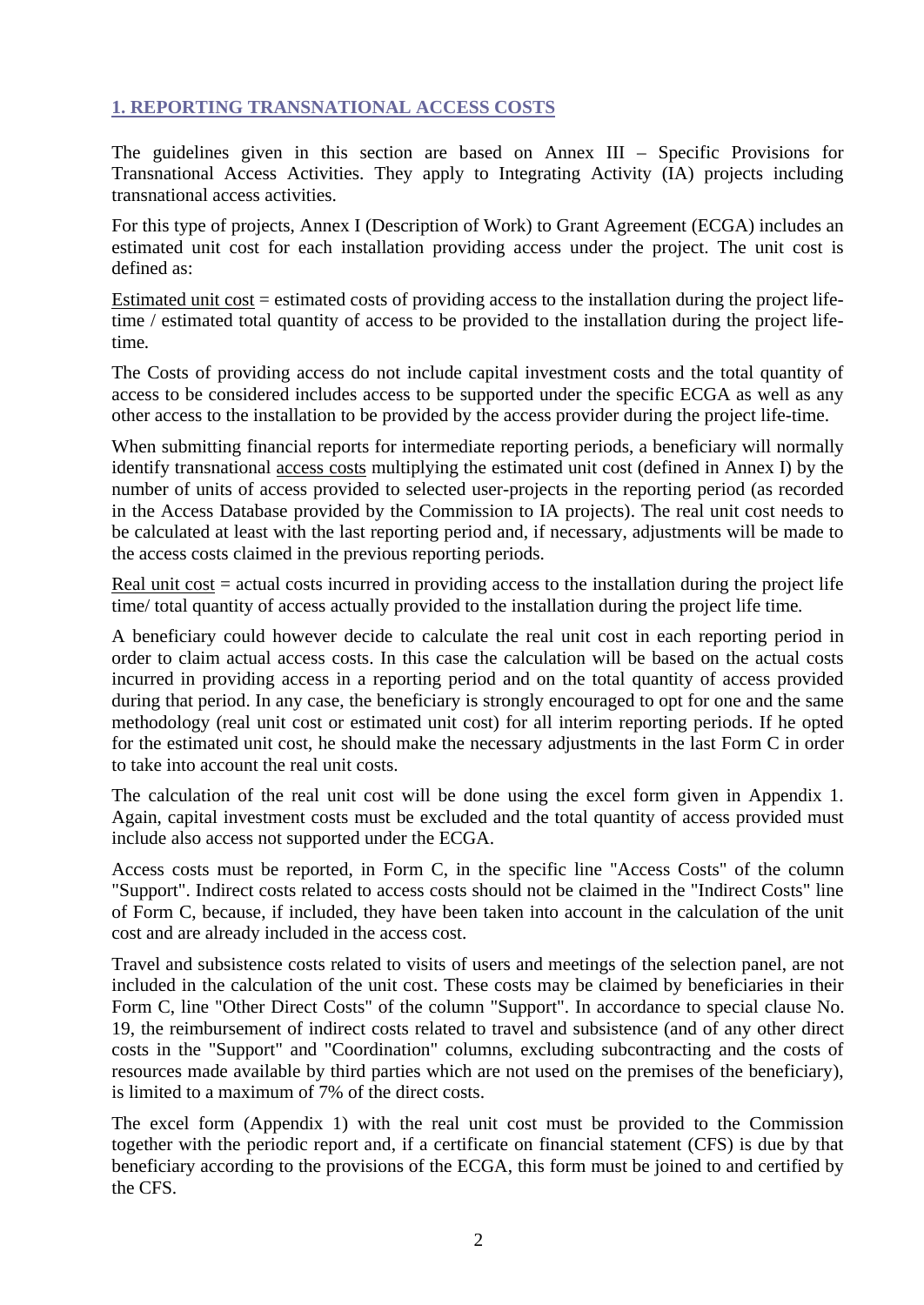# **1.1 Certificates on financial statement and real cost calculation**

The provision of a certificate on financial statement (CFS) is independent from the real unit cost calculation.

A CFS is mandatory for every claim (interim or final) in the form of reimbursement of costs whenever the amount of the requested EU contribution is equal or superior to EUR 375,000 when cumulated with all previous payments for which a CFS has not been submitted.

Where a CFS is requested, it shall not certify access costs declared on the basis of estimated unit costs. However, if a CFS is due and a real unit cost has been calculated, the CFS shall also certify the real access costs of the reporting period as well as the access costs of previous reporting periods which have not been certified before, re-calculated on the basis of the real unit cost.

In order to **certify the real access costs** an auditor must be able to verify that the costs incurred for providing the total quantity of access to the installation over the covered reporting periods and the total quantity of access, that are reported in the excel form (Appendix 1) to calculate the real unit cost, are justified with adequate supporting evidence. The costs incurred for providing the total quantity of access to the installation should correspond to the total costs for running/operating the installation, but with the exclusion of all contributions to capital investments<sup>1</sup>. These costs must be determined in accordance with the usual accounting and management principles and practices of the beneficiary.

These costs can be based on the audited profit and loss account of the organisation operating the installation; they must fulfil all eligible criteria established in the underlying grant agreement and must be in accordance with the provisions of the FP7 Guide to Financial Issues.

Alternatively, in the case of an installation which is part of a larger institution (e.g. a university or research institution) and for which the audited profit and loss account would not allow to identify unambiguously the total operating costs of the installation concerned, these costs must be established considering the different cost items necessary and directly linked to the operation of the installation (e.g. personnel costs, maintenance, utilities, consumable). In this case adequate supporting evidence would need to be provided to the auditor to substantiate the costs declared. For the personnel costs (salary and employer's costs) supporting evidence could come, for example, from the payroll system together with an appropriate justification of the working time allocated to the operation of the installation (e.g. employment contract, formal allocation of workload, time sheets, etc.). For the other direct costs (e.g. maintenance costs, consumable, utilities, etc.) supporting evidence must satisfactorily demonstrate that the costs are unambiguously related to the installation concerned and could include, for example, invoices and purchase orders. When the supporting evidence covers more than what has been used for the operation of the installation the costs declared must represent a fair apportionment and be based on objective, measurable and auditable criteria. Again, all costs declared must fulfil all eligible criteria established in the underlying grant agreement, and must be in accordance with the provisions of the FP7 Guide to Financial Issues.

Note that the above examples given for appropriate evidence are non-exhaustive, and that other supporting evidence may be provided by the beneficiary and/or requested in case of an audit.

Indirect costs, when applicable, necessary and incurred, shall be limited to 7% of the direct costs minus the costs of subcontracting and the costs of resources made available by third parties which are not used on the premises of the beneficiary.

Supporting evidence for the total quantity of access provided and for the quantity of access offered under the project, should include certified records or electronic log of units-of-access provision.

Access costs based on estimated unit cost must be taken into account to establish the need for a CFS, but, if a CFS is due, they will not be covered by the CFS itself.

 $\overline{a}$ 

 $1$  Capital investments refer to fixed assets such as buildings, furniture, equipments, etc. Costs for amortization, depreciation, costs for wear-and-tear etc. of such fixed assets are not an eligible cost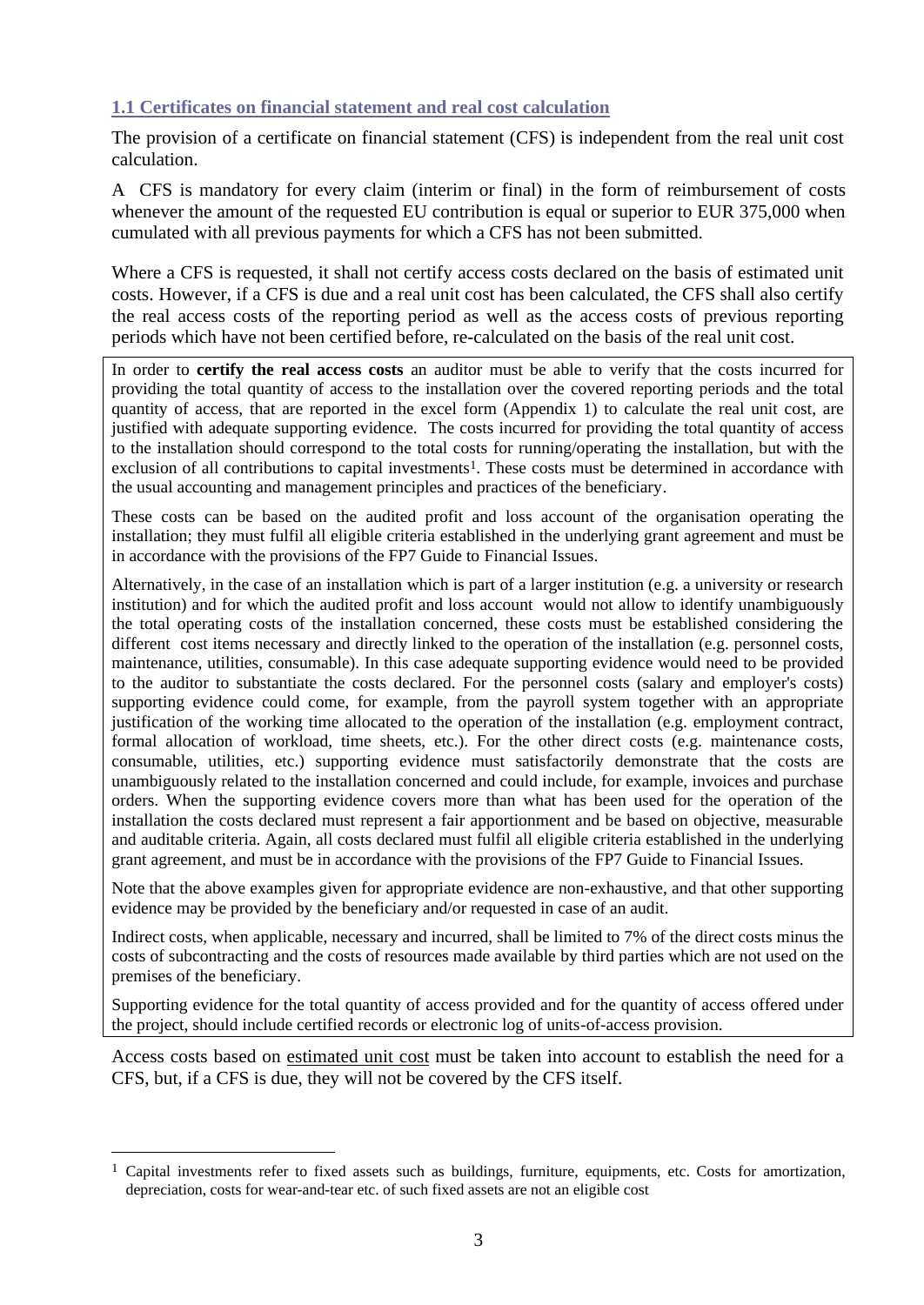If the real unit cost is calculated only at the end of the last period, for the last claim all access costs for the project will have to be taken into account in order to establish the need for a CFS and the amounts to be certified by it. Indeed, when a real unit cost is calculated, all access costs based on the estimated unit cost will be adjusted in order to reflect actual costs. Whether a CFS is needed it will also certify the actual access costs for the previous periods. The adjustments to the access costs of previous periods can be included in the calculation of the access costs of the last period. Alternatively additional Forms C to cover the adjustments could be submitted.

*Example: in a project with three reporting periods, an access provider claims for the first period EUR 380 000 as total cost, of which estimated access costs (based on an estimated unit cost) are 40 000 and the other costs are 340 000. A CFS must be submitted, since the beneficiary claims and will get a payment of 380 000, but the CFS will not certify the estimated access costs (40 000).* 

*For the second period the access provider claims EUR 400 000 as total cost, of which estimated access costs (based on an estimated unit cost) are 40 000 and the other costs are 360 000. A CFS must be submitted, but the CFS will not certify the estimated access costs (40 000).* 

*For the final period the access provider claims EUR 300 000, 270 000 as other costs and 30 000 as actual access costs. The access costs of the first and second period are re-calculated on the basis of the real unit cost and no adjustment is needed because there are no differences. To establish the need for a CFS, the beneficiary adds to the costs claimed for the last period the actual access costs for the 1st period (40000) and the actual access cost for the 2nd period (40000); in total 380 000. A CFS is needed; the CFS will also certify the access costs (40 000 and 40 000) of the first and second period. Where the total amount thus calculated is below 375 000, a CFS is not needed.*

## **1.2 Adjustments to the access costs –European Union financial support for access costs**

## Art. III.9 of Annex III for Transnational Access states:

The financial contribution of the Union shall be adjusted in the financial statement (Form C) corresponding to the last reporting period, taking into account the following:

- The real unit cost, calculated on the basis of total quantity of access actually provided and the costs actually incurred to give this access. If the real unit cost is higher than the estimated unit cost, the increase in relation to the estimated unit cost may be reimbursed under the condition that the minimum quantity of access to be reimbursed under this grant agreement, foreseen in Annex I, has been provided.
- The *financial contribution of the Union* shall not exceed 20% of the costs of providing the total quantity of access to the *installation* over the duration of the *project*.

Therefore access costs based on a real unit cost higher than the estimated unit cost may be reimbursed only if the minimum quantity of access foreseen in Annex I of the specific ECGA has been provided and if there is still some available budget within the project Maximum EU financial contribution.

An example is given below to better clarify how this rule applies.

*Within a project with three periods a beneficiary provides access to an installation with:*

- *estimated costs of providing access during the project life time = EUR 4,000,000 (including both access financed and not financed by the EU under the specific ECGA)*
- *estimated total quantity of access to be provided during the project life time =1,000*
- *estimated unit cost = EUR 4,000*
- *minimum quantity of access to be provided under the ECGA = 200*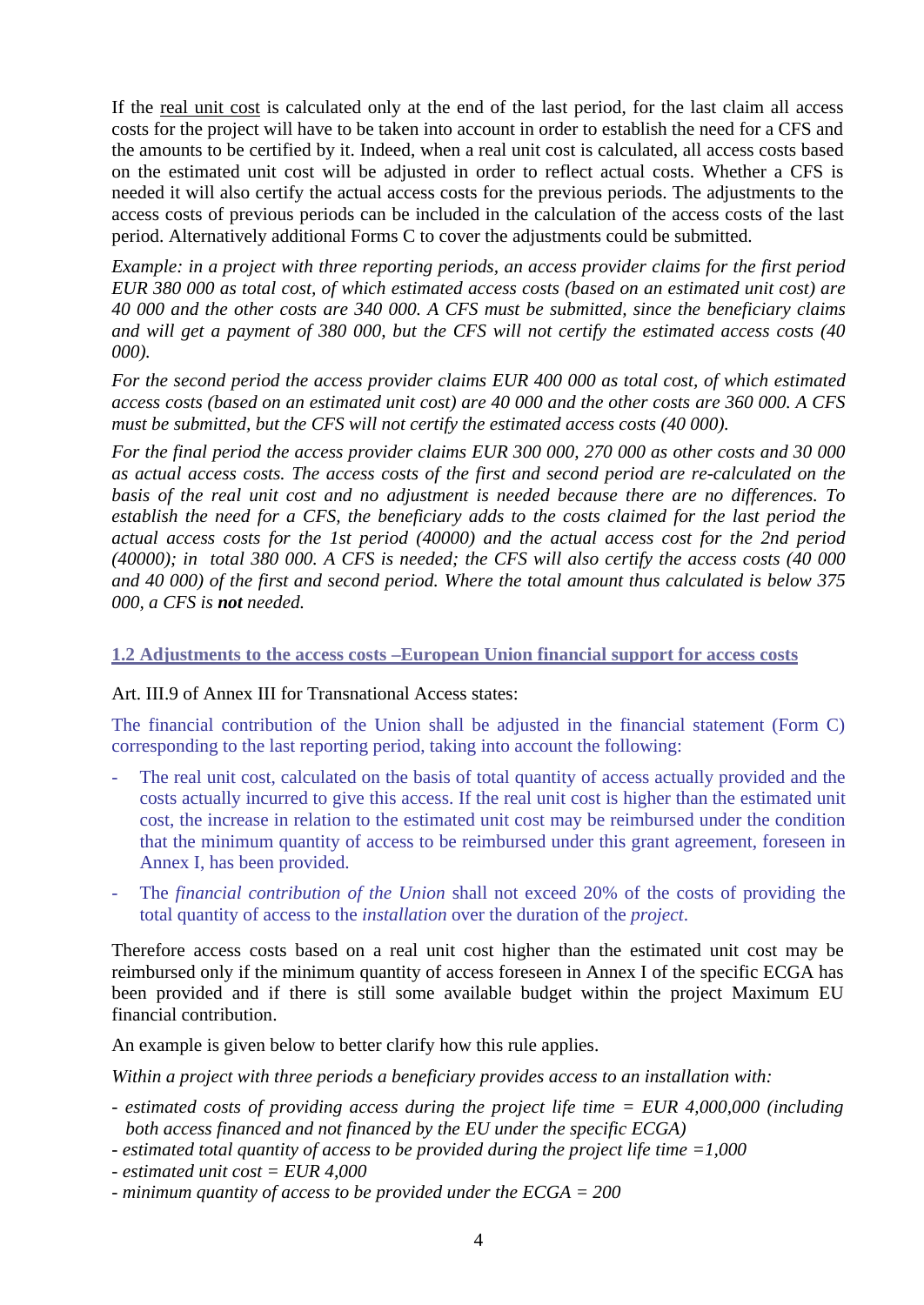*1 st period: the access provider declares that it has given 50 units of access under the conditions established in the grant agreement. The amount to be claimed for this period is equal to the estimated unit cost multiplied by the amount of access for this period: 50 x 4,000 = EUR 200,000*

*2 nd period: the access provider declares that it has given 60 units of access. Amount to be claimed = 60 x 4,000 = EUR 240,000.*

*3 rd and last period: the real unit cost must be calculated on the basis of the total quantity of access actually provided and the costs actually incurred to give this access.* 

#### *The following three scenarios are to be considered:*

*Scenario 1: real unit cost is lower than the estimated unit cost*

*Costs actually incurred to provide access (including both access financed and not financed by the EU under this grant agreement) = EUR 3.000.000.*

*Total quantity of access actually provided (including both access financed and not financed by the EU under this grant agreement) = 1.000 units*

*Real unit cost = EUR 3.000.000 / 1.000 = EUR 3.000*

*The access provider shall use this unit cost to calculate the cost to be declared for the last period. If the access provider declares that in this period it has given 90 units of access under the conditions established in the grant agreement:*

*Amount to be claimed = 90 x 3.000 = EUR 270.000. The access provider shall also adjust the costs claimed for previous periods. For:*

*1 st period: the access provider declared that it has given 50 units of access under the conditions established in the grant agreement. The amount to be claimed for this period is 50 x 3.000 = EUR 150.000 instead of EUR 200.000.*

*2 nd period: the access provider declared that it has given 60 units of access. Amount to be claimed is 60 x 3.000 = EUR 180.000 instead of EUR 240.000.*

*The adjustments to the access costs of previous periods can be included in the calculation of the access costs of the last period. Alternatively additional Forms C to cover the adjustments could be submitted.*

*Scenario 2: real unit cost is higher than the estimated unit cost and the amount of access actually provided under the conditions of the grant agreement is equal or higher than the minimum amount foreseen in Annex I to ECGA.*

*Costs actually incurred to provide access (include both access financed and not financed by the EU under this grant agreement) = EUR 5.000.000.*

*Total quantity of units of access actually provided = 1.000* 

*Real unit cost = 5.000.000 / 1.000 = EUR 5.000.*

*If the access provider declares that it has given 90 units of access in period 3: Amount to be claimed = 90 x 5.000 = EUR 450.000. The access provider shall also adjust the costs claimed for previous periods. For:*

*1 st period: the access provider declared that it has given 50 units of access under the conditions established in the grant agreement. The amount to be claimed for this period is 50 x 5.000 = EUR 250.000 instead of EUR 200.000.*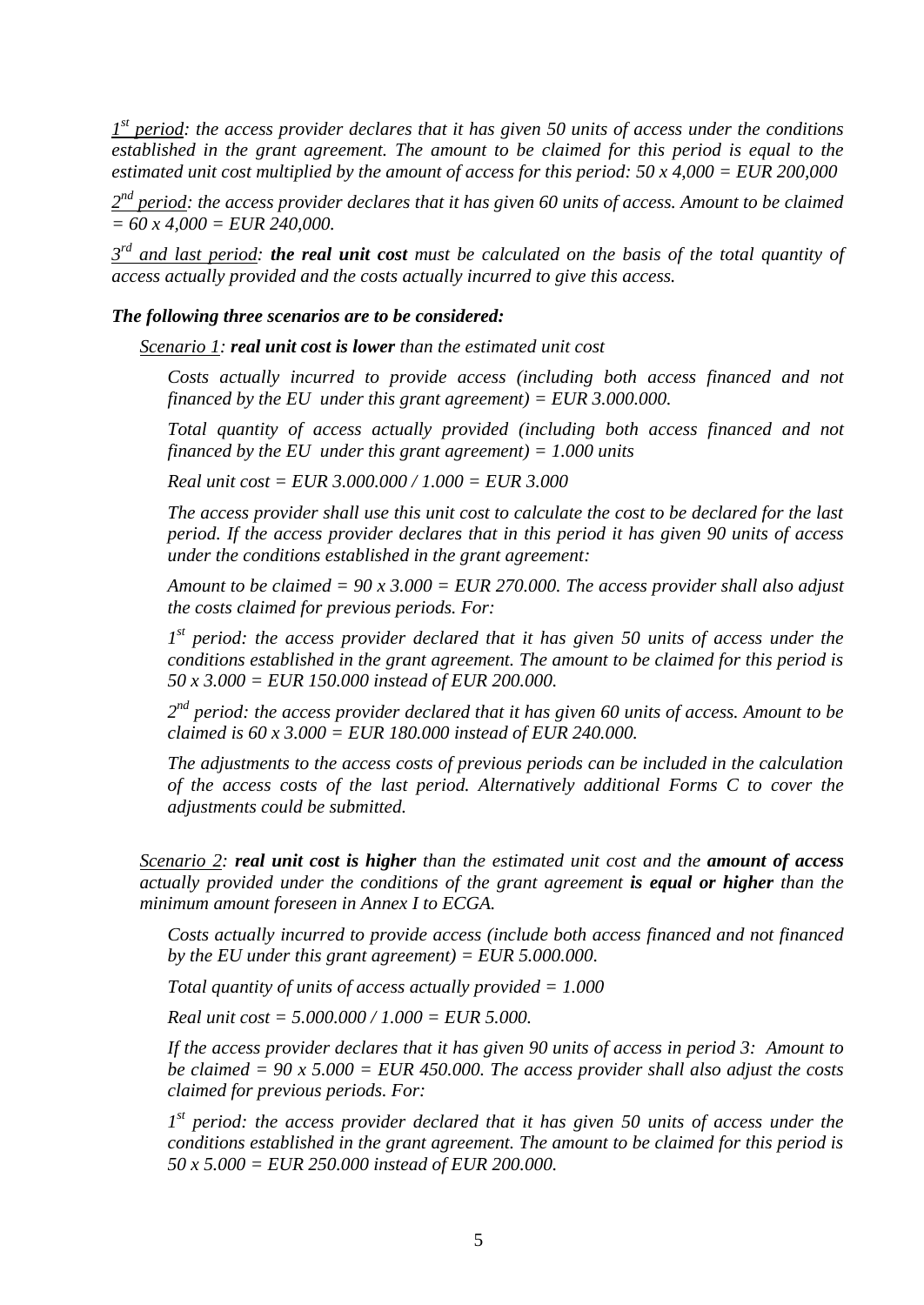*2 nd period: the access provider declared that it had given 60 units of access under the conditions established in the grant agreement. Amount to be claimed is 60 x 5.000 = EUR 300.000 instead of EUR 240.000.*

*The adjustments to the access costs of previous periods can be included in the calculation of the access costs of the last period. Alternatively additional Forms C to cover the adjustments could be submitted.*

*Scenario 3: real unit cost is higher than the estimated unit cost and the amount of access actually provided under the conditions of the grant agreement is less than the minimum amount of access foreseen in Annex I to ECGA. In this case, the increase in relation to the estimated unit cost may not be reimbursed at all.*

*If the real unit cost is 5,000 and the minimum amount of access provide is less that the amount foreseen, e.g. the access provider declares that it has given 50 units of access for the 3rd period, the amount to be claimed will be calculated on the basis of the estimated unit cost = 50 x 4.000 (not 5,000) = EUR 200.000. Equally, the access provider shall not adjust the costs claimed for previous periods.*

Another case is when, as indicated above, a beneficiary decides to calculate the real unit cost every period and use it for claiming access costs on Form C. In this case, when a CFS is due, it shall certify the actual access costs.

In the final period there can still be adjustments to be done to the already reimbursed actual access costs. This happens in case the minimum quantity of access foreseen in Annex I has not been provided and any of the real unit costs used in the reporting periods is higher than the estimated unit cost.

*As example, within a grant agreement with three periods a beneficiary provides access to an installation with:*

- *- estimated costs of providing access during the project life time = EUR 4,000,000*
- *estimated total quantity of access to be provided during the project life time =1,000*
- *estimated unit cost = EUR 4,000*

*- minimum quantity of access to be provided under the ECGA = 200 units*

*The beneficiary will calculate the real unit cost for each reporting period*

| PI:    | Real Unit Cost= 4,500 | 50 units provided | $access \; costs = 225,000$      |
|--------|-----------------------|-------------------|----------------------------------|
| P2:    | Real Unit Cost= 5,000 | 60 units provided | $access \text{ costs} = 300,000$ |
| $P3$ : | Real Unit Cost= 5,000 | 80 units provided | $access \text{ costs} = 400,000$ |

*However 50+60+80= 190 units < 200 units foreseen in Annex I, therefore, according to Art. III.9, higher unit costs cannot be reimbursed.*

*The access costs to be claimed will be calculated on the basis of the estimated unit cost: 190 units \* 4,000 = 760,000 – 525,000 (already paid) = 235,000 Only 235,000 instead of 400,000 will be accepted for reimbursement in the last payment.*

*The adjustments to the access costs of previous periods can be included in the calculation of the access costs of the last period. Alternatively additional Forms C to cover the adjustments could be submitted.*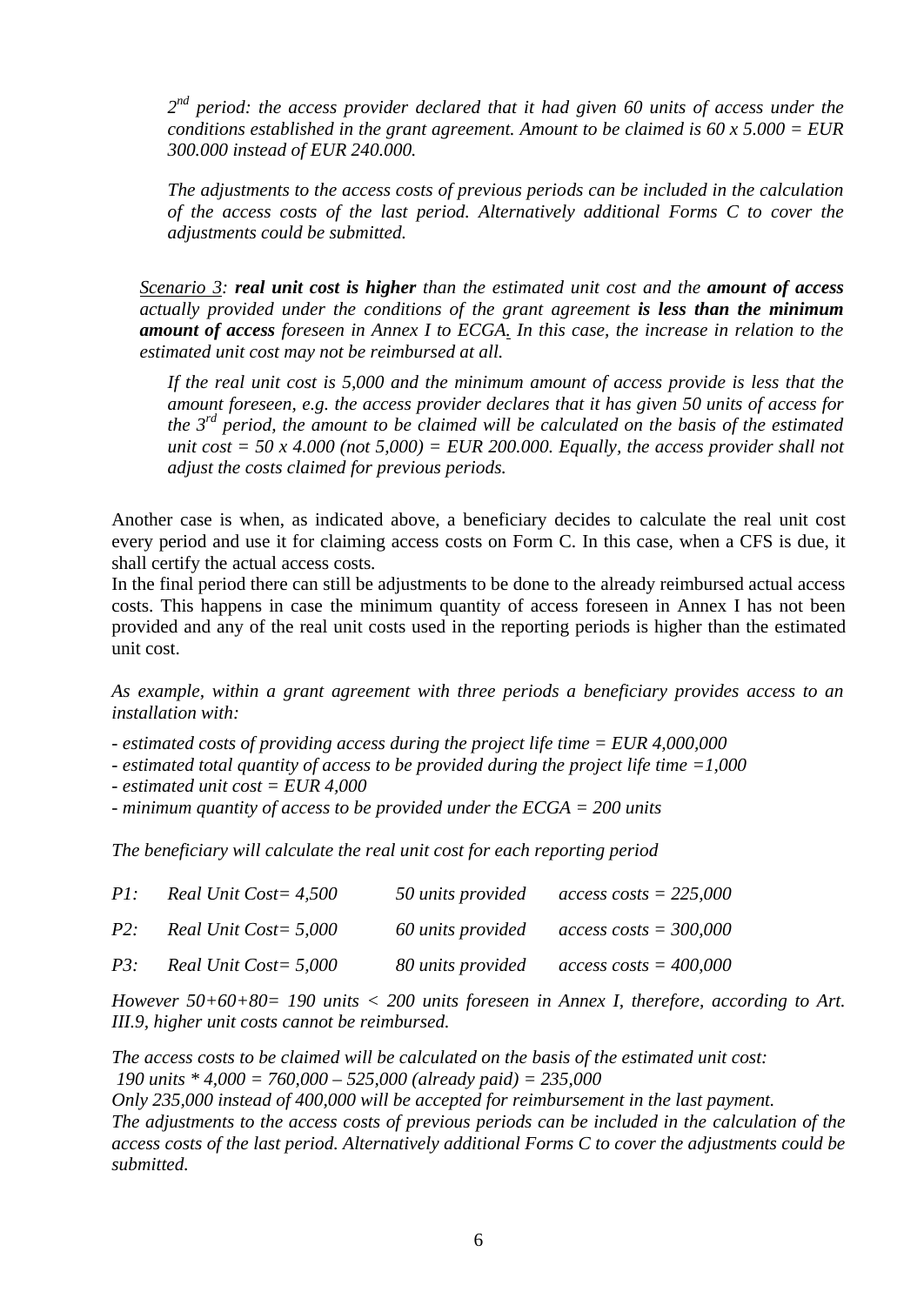# **2. REPORTING SERVICE ACTIVITY COSTS**

The guidelines given in this section are based on Special Clause 17 "Specific provisions for reimbursement of access to scientific services freely available through communication network". They apply to Integrating Activity projects including service activities.

For this type of projects, Annex I (Description of Work) to ECGA shall define the total estimated costs of providing access to the installation during the project life. The *percentage of the costs of providing access to be charged* shall not exceed 20% of these costs*.*

The total access costs, defined during negotiation, are based on estimations for the life time of the project and do not include the capital investment costs 2 .

In order to report access costs of a service activity, beneficiaries will calculate the real costs of providing access for each reporting period.

The calculation of the real access costs shall be done using the excel form given in Appendix 2. Again, capital investment costs must be excluded. The forms calculating the real access costs must be provided to the EC together with the periodic report and, if a certificate on financial statement (CFS) is due by that beneficiary according to the provisions of the ECGA, this form must be joined to and certified by the CFS.

In order to **certify the real access costs** for a service activity, an auditor must be able to verify if the total costs incurred for providing access to the service offered by the installation over the reporting period (Appendix 2) are justified with adequate supporting evidence. The total costs incurred for providing access to the service offered by the installation should correspond to the total costs for running/operating the installation, but with the exclusion of all contributions to capital investments. These costs must be determined in accordance with the usual accounting and management principles and practices of the beneficiary.

These costs can be based on the audited profit and loss account of the organisation operating the installation; they must fulfil all eligible criteria established in the underlying grant agreement and must be in accordance with the provisions of the FP7 Guide to Financial Issues.

Alternatively, in the case of an installation which is part of a larger institution (e.g. a university or research institution) and for which the audited profit and loss account would not allow to identify unambiguously the total operating costs of the installation concerned, these costs must be established considering the different cost items necessary and direct linked to the operation of the installation (e.g. personnel costs, maintenance, utilities, consumable). In this case adequate supporting evidence would need to be provided to the auditor to substantiate the costs declared. For the personnel costs (salary and employer's costs) supporting evidence could come, for example, from the payroll system together with an appropriate justification of the working time allocated to the operation of the installation (e.g. employment contract, formal allocation of workload, time sheets, etc.). For the other direct costs (e.g. maintenance costs, consumable, utilities, etc.) supporting evidence must satisfactorily demonstrate that the costs are unambiguously related to the installation concerned and could include, for example, invoices and purchase orders. When the supporting evidence covers more than what has been used for the operation of the installation, the costs declared must represent a fair apportionment and be based on objective, measurable and auditable criteria. Again, all costs declared must fulfil all eligible criteria established in the underlying grant agreement and must be in accordance with the provisions of the FP7 Guide to Financial Issues.

Note that the above examples given for appropriate evidence are non-exhaustive, and that other supporting evidence may be provided by the beneficiary and/or requested in case of an audit.

Indirect costs, when applicable, necessary and incurred, shall be limited to 7% of the direct costs minus the costs of subcontracting and the costs of resources made available by third parties which are not used on the premises of the beneficiary.

 $\overline{a}$ 

<sup>&</sup>lt;sup>2</sup> Capital investments refer to fixed assets such as buildings, furniture, equipments, etc. Costs for amortization, depreciation, costs for wear-and-tear etc. of such fixed assets are not an eligible cost.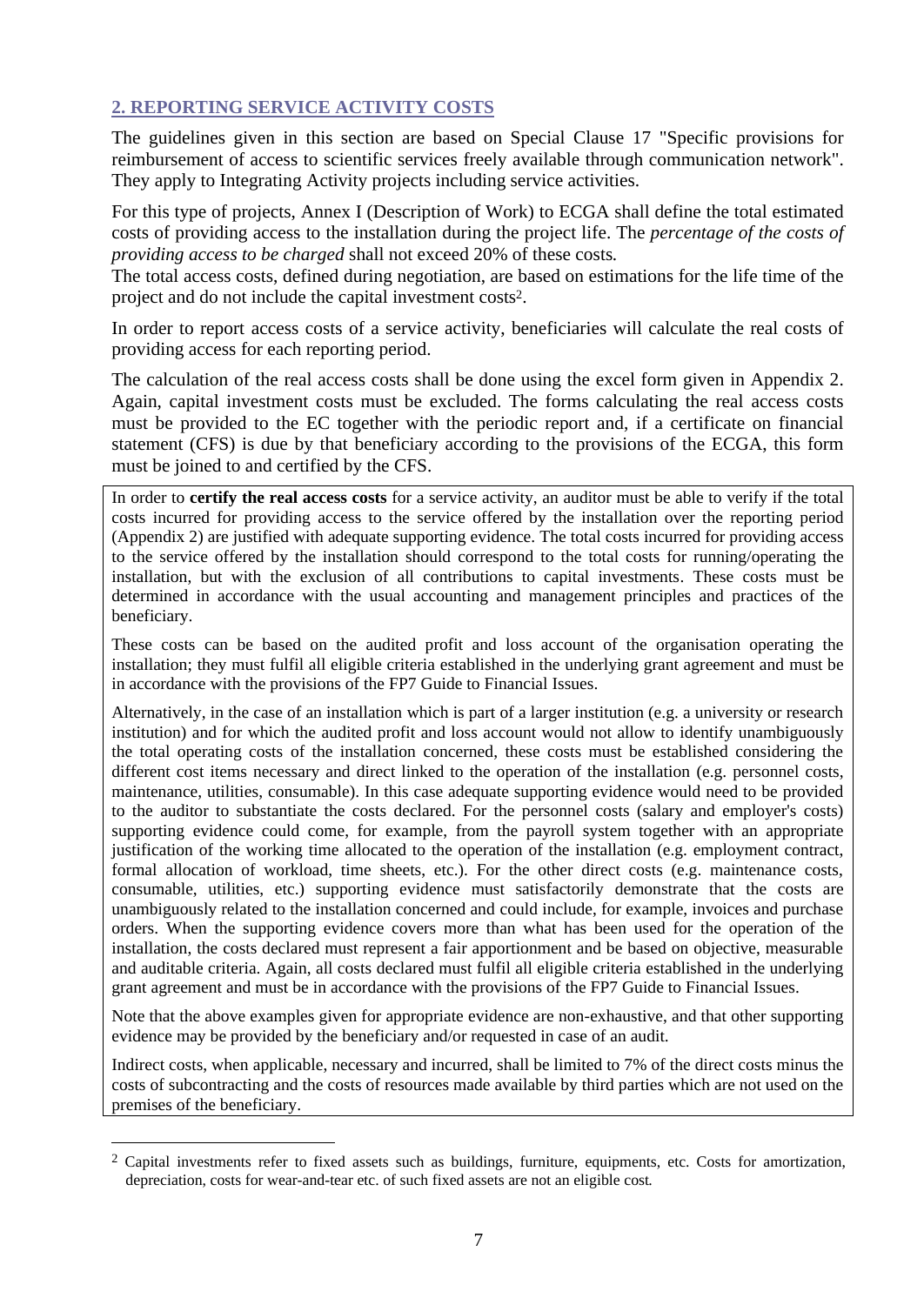Access costs must be reported, in Form C, in the specific line "Access Costs" of the column "Support". Indirect costs related to access costs should not be claimed in the "Indirect Costs" line of Form C, because, if included, they have already been taken into account in the calculation of the access costs.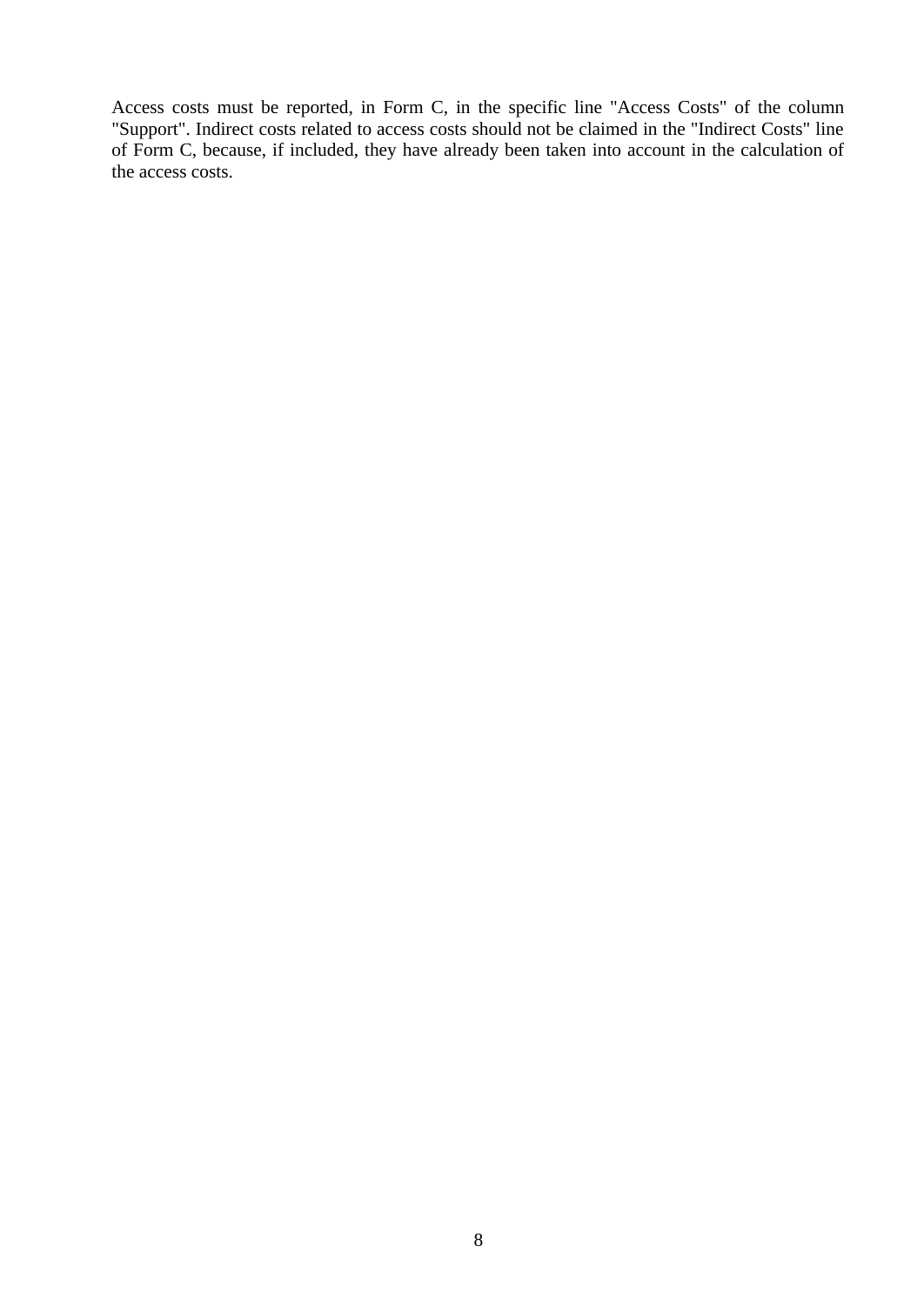## *Appendix 1*

#### **Calculation of the Real Unit Cost for Transnational Access**

| Participant<br>number                  | <b>Organisation short name</b> |  |                                             |  |
|----------------------------------------|--------------------------------|--|---------------------------------------------|--|
| Short name of<br><b>Infrastructure</b> | <b>Installation</b><br>number  |  | <b>Short name of</b><br><b>Installation</b> |  |
| Name of<br><b>Installation</b>         |                                |  | Unit of access                              |  |
| Start date [1]<br>(DD/MM/YYYY)         |                                |  | End date <sup>[1]</sup><br>(DD/MM/YYYY)     |  |

| А.   | Total actual costs ( $\epsilon$ ) incurred to give the total quantity of access actually provided to the<br>Installation, over the covered reporting periods (i.e. from start date to end date above).<br>This corresponds to the total costs for operating/running the installation. All contributions<br>to the capital investments must be excluded. Indirect costs, when included, shall be limited<br>to 7% of the direct cost minus the cost of subcontracting and the costs of resources made<br>available by third parties which are not used on the premises of the beneficiary. |  |
|------|-------------------------------------------------------------------------------------------------------------------------------------------------------------------------------------------------------------------------------------------------------------------------------------------------------------------------------------------------------------------------------------------------------------------------------------------------------------------------------------------------------------------------------------------------------------------------------------------|--|
|      | B. Total quantity of access (in unit of access) actually provided to all users of the installation<br>(i.e. both internal and external) within the covered reporting periods (i.e. from start date to end<br>date above)                                                                                                                                                                                                                                                                                                                                                                  |  |
|      | Fraction of the Unit cost to be charged to the project <sup>[2]</sup>                                                                                                                                                                                                                                                                                                                                                                                                                                                                                                                     |  |
| D.   | <b>Real unit cost</b> = $C \times (A/B)$                                                                                                                                                                                                                                                                                                                                                                                                                                                                                                                                                  |  |
| Е.   | Total quantity of access (in unit of access) provided to the installation that is charged to the<br>project                                                                                                                                                                                                                                                                                                                                                                                                                                                                               |  |
| F. . | Real Access Cost charged to the project <sup>[3][4]</sup> = D x E                                                                                                                                                                                                                                                                                                                                                                                                                                                                                                                         |  |

[1] The calculation of the real unit cost can be done only once at the end of the project considering the full duration of the project, or in addition at the end of any intermediate reporting period.

[2] If only a fraction of the unit cost is being charged, please indicate the value of this fraction (in %) in line C. If not, insert 100%.

[3] The Access Cost charged to the project shall not exceed 20% of the total actual costs specified in row A.

[4] In the case of a participant giving access to more than one infrastructure/installation, please report in "Form C" the sum of all the amounts coming from the individual access cost calculation forms